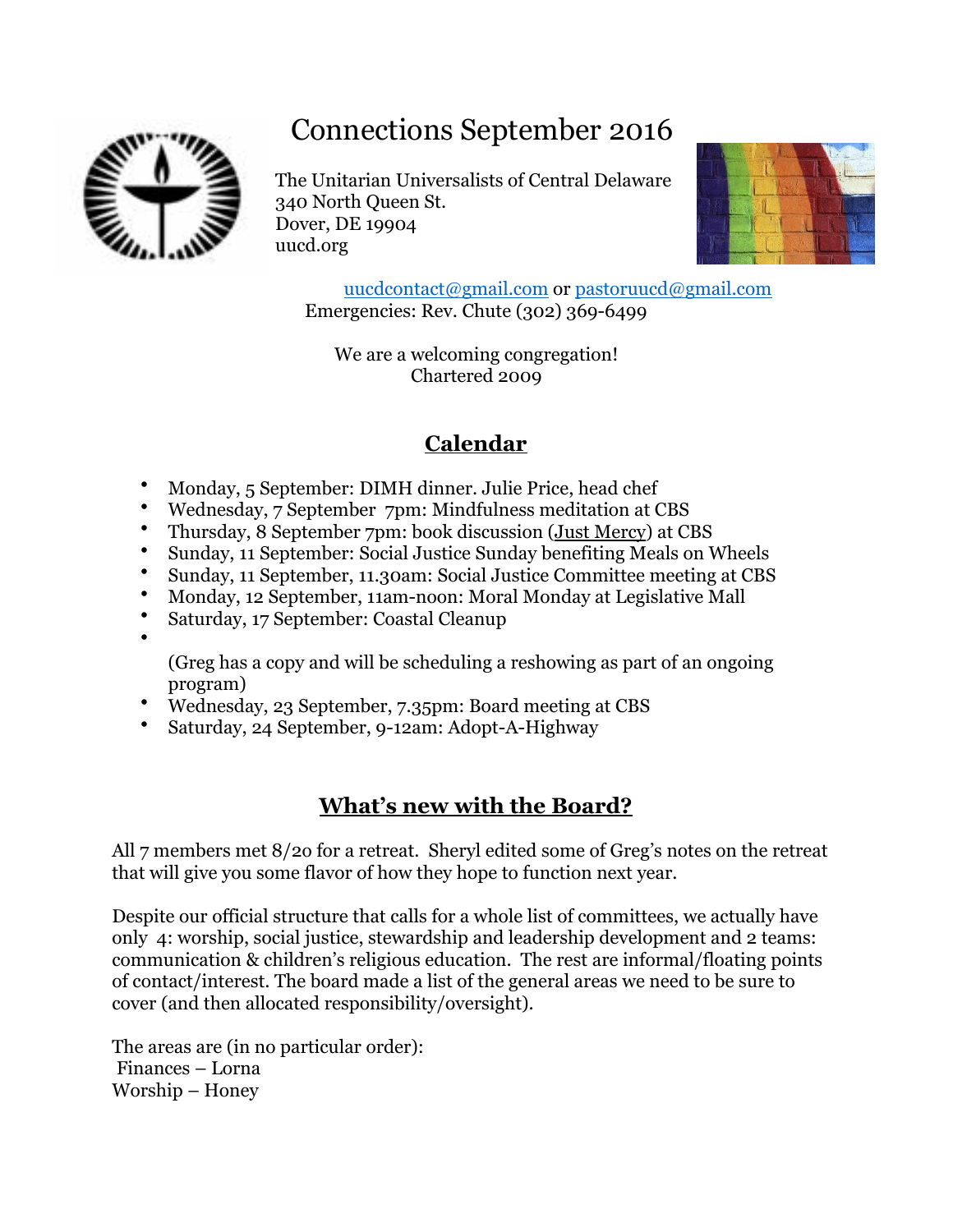Membership Enrichment/Integration – Wendy CRE (children's religious education)- Kerry Communication/Administration – Jayce Social Justice – Sara Publicity – Sheryl

The idea is rather than to think in terms of committees, we will think in terms of being sure we get the necessary jobs done. In some cases there is a committee in place; in others, not.

For example: Lorna is responsible for oversight of our finances. There is no finance committee and no fundraising committee. She knows that, and knows she will be the focus of ensuring we keep up on finances. She has Erv & Honey as resources, but she has to figure out how to be sure we do some fundraising. In that case she might ask the LDC who might be good people to recruit for specific events/tasks (such as a service auction or taking things to Wilson's auction). She can rely on the stewardship committee to do the annual canvass. Wendy might be sure we have at least monthly membership events, keep our caring volunteer list current, organize hospitality, etc.

In the past, board members were supposedly in contact with committees, but often we didn't have a committee and contact ended with that. When there was no committee, the board member merely reported that. However, at the recent Board retreat, we collaborated to come up with an administrative structure that would help get all necessary functions within the congregation done. The board members were recruited with the idea that they actually are responsible for ensuring that we function. What we came up with was an oversight/support structure.

We're trying to take a much bigger cooperative and more collaborative perspective.

In many ways when things have gone well it's been because we work through personal lines of communication and individual volunteering rather than committee structures. One situation we need to respond to within this context is recognizing that with Debra May out indefinitely, we have no structure to provide hospitality. So how do we tap into that personal connection? We will be exploring ways to get people to volunteer for more short-term responsibilities.

This is a new idea which is still evolving. It is an acknowledgment of how we are operating. It's more of a governance model, where trustees are in charge of certain areas. Hopefully, each board member will look at their area of responsibility and assesses where they are and what they need. For example, Wendy might initiate a sign up sheet for greeters as a way for folks to get connected with other folks. We don't need a committee for that necessarily, but someone to oversee it/ensure it gets done.

#### **Birthdays**

Michael Tucker (2), Alexis Hamilton (11)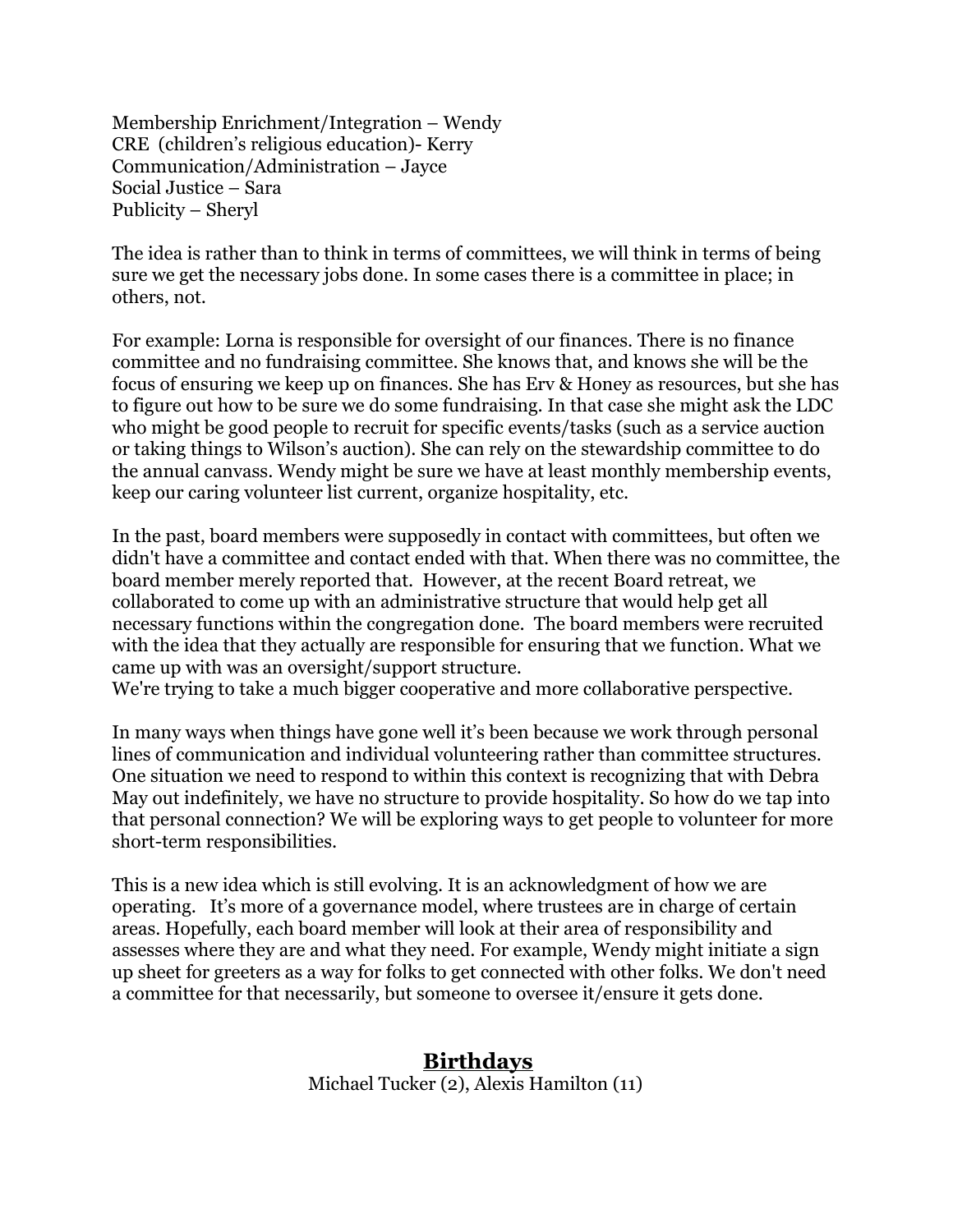Please send any upcoming birthdays to Laura Parks [\(laura.e.parks@gmail.com\)](mailto:laura.e.parks@gmail.com)!

### **Sunday Services**

**<u>Sunday, September 4:</u>** "Ingathering Sunday & Water Communion" Rev Chute

This Sunday we welcome everyone back from their summer adventures for Ingathering Sunday. This Sunday is our Water Communion, an annual ritual where everyone is invited to bring to the service a small amount of "sacred water" from a place that is special to them, and share it as a blessing on our community. The water is combined as a symbol of our shared faith coming from many different sources. All are welcome to attend.

#### **Sunday, September 11:** "Working for Peace" Guest Speaker: Jeffrey Lott

In recent years, Unitarian Universalism has rediscovered its social mission and taken bold steps to add its voice to the important human rights debates of our time. Issues like LGBTQ rights, climate change, Black Lives Matter, and justice reform are symptomatic of underlying intersectional problems. Without a strong spiritual foundation, we cannot be effective in making change. Jeff Lott, a leader in the social justice renaissance at First Unitarian Church, will offer a strategy for getting—and staying—engaged in the public sphere.

Jeffrey Lott—who describes himself as writer, editor, wanderer, worshiper—manages the First Unitarian Social Justice Connector—a blog on church social action. He's a leader of Delaware's Movement for a Culture of Peace and a principal organizer of the inaugural Peace Week Delaware, which begins on Sept. 18. Jeff retired in 2014 after more than 20 years as director of publications and editor of the alumni magazine at Swarthmore College. He has lived in Delaware since 1974.

#### **Sunday, September 18:** "But How Do I Know What's Right?" Rev Chute

Rev Richard Gilbert developed a "moral compass" several years ago to help navigate the stormy seas of enigmatic decision-making. His eight points of reference and my additional one may well serve us in finding our way.

**Sunday, 25 September:** "Everything I always wanted to know about life<sup>\*"</sup> Jayce Lesniewski

A collection of life lessons gleaned from the works of Woody Allen. Several films will be focused on, including Sleeper, Love and Death, Annie Hall, and Hannah and Her Sisters.

\*but was afraid to ask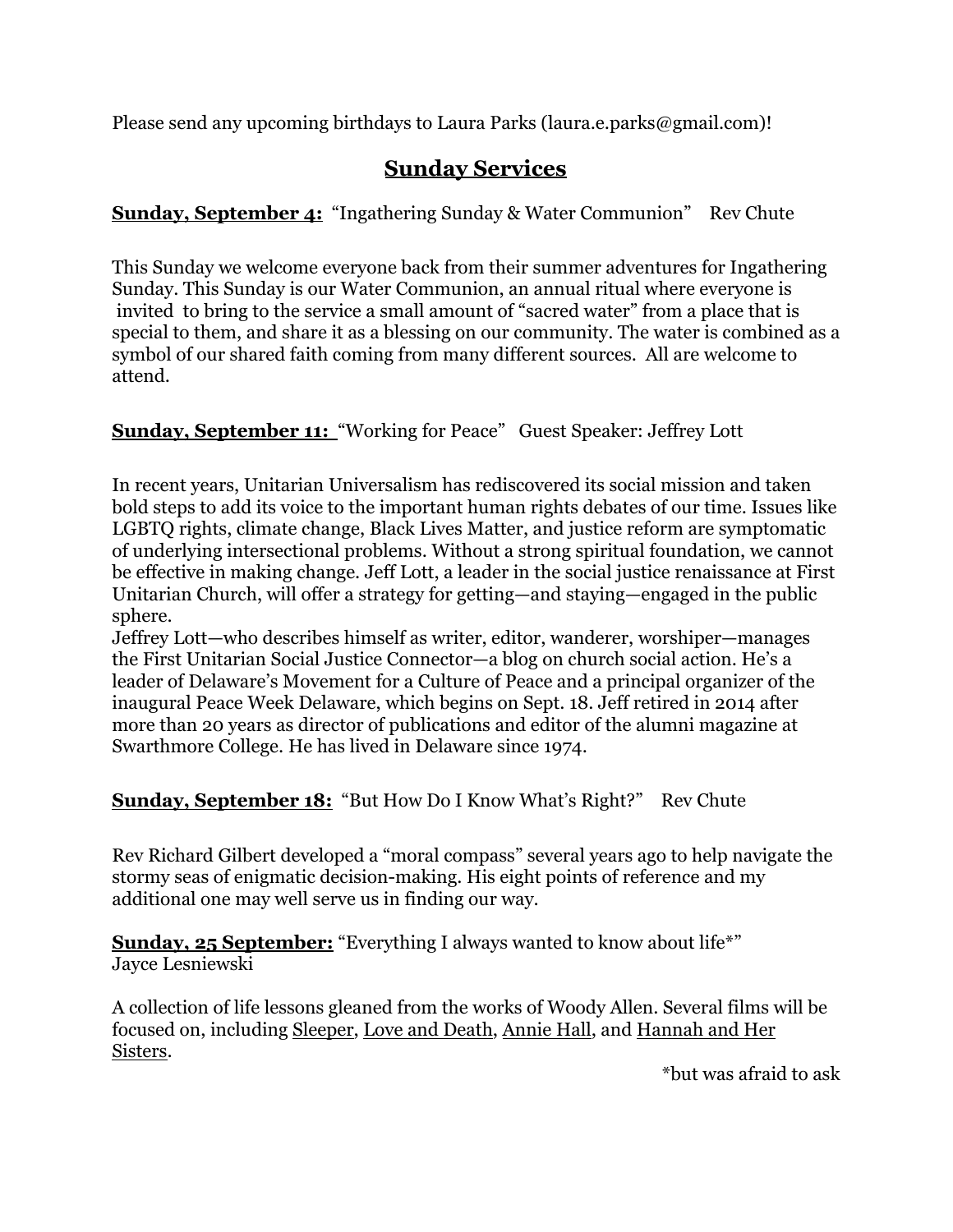#### **Announcements**

- The Delmarva Cluster Retreat is six weeks away, , 8, 9! It is time to register. You can find specific information on programming at: [http://uudelmarva.org/cluster](http://uudelmarva.org/cluster-retreat)[retreat,](http://uudelmarva.org/cluster-retreat) and registration at: [registration.uudelmarva.org.](http://registration.uudelmarva.org/) For more info contact Greg.
- Volunteers are needed to help provide food service after Sunday services. There will be a sign up sheet next week, or email Cindy ([lucinda.27@hotmail.com](mailto:lucinda.27@hotmail.com)) if you're interested.
- The book discussion on Just Mercy will be Thursday, 8 September at CBS . See you then. For more info contact Greg.
- This year's Coastal Cleanup is scheduled for 9-12 on Saturday, 17 September. To sign up, or for more information, visit [http://www.dnrec.delaware.gov/](http://www.dnrec.delaware.gov/coastalcleanup/pages/default.aspx) [coastalcleanup/pages/default.aspx](http://www.dnrec.delaware.gov/coastalcleanup/pages/default.aspx)
- Contact Mark Jarrell ([smarkjarrell@yahoo.com](mailto:smarkjarrell@yahoo.com)) if you're interested in helping with the DIMH dinners.
- Beginning in September and throughout the fall, we will be collecting items for Code Purple, an organization which distributes needed materials to homeless people throughout the year and especially in the cold winter months. They are asking for the following items: Blankets, cots, sleeping bags, towels, wash cloths, hand wipes, sanitizer, feminine products, toothbrushes, tooth paste, disinfectant spray, hats, scarves, gloves, boots, long underwear, coats, hand and feet warmers, bottled water, pre-cooked or frozen meals, instant hot drinks, garbage bags. Thanks for your support for this important project!
- We are beginning to expand our social media outreach. You can help by liking/ following the UUCD Facebook page. Look forward to seeing new and interesting posts to brighten your day! We are sure they'll be so compelling that you'll want to share them with all your friends.

#### **Dates Yet To Be Determined**

The following two notices describe excellent opportunities to explore and activate our UU principles. I plan to schedule one evening per month October - April for the UUA Congregational Study Issue, and one evening per month also Oct - April on the Sharps Story. For more info contact Greg.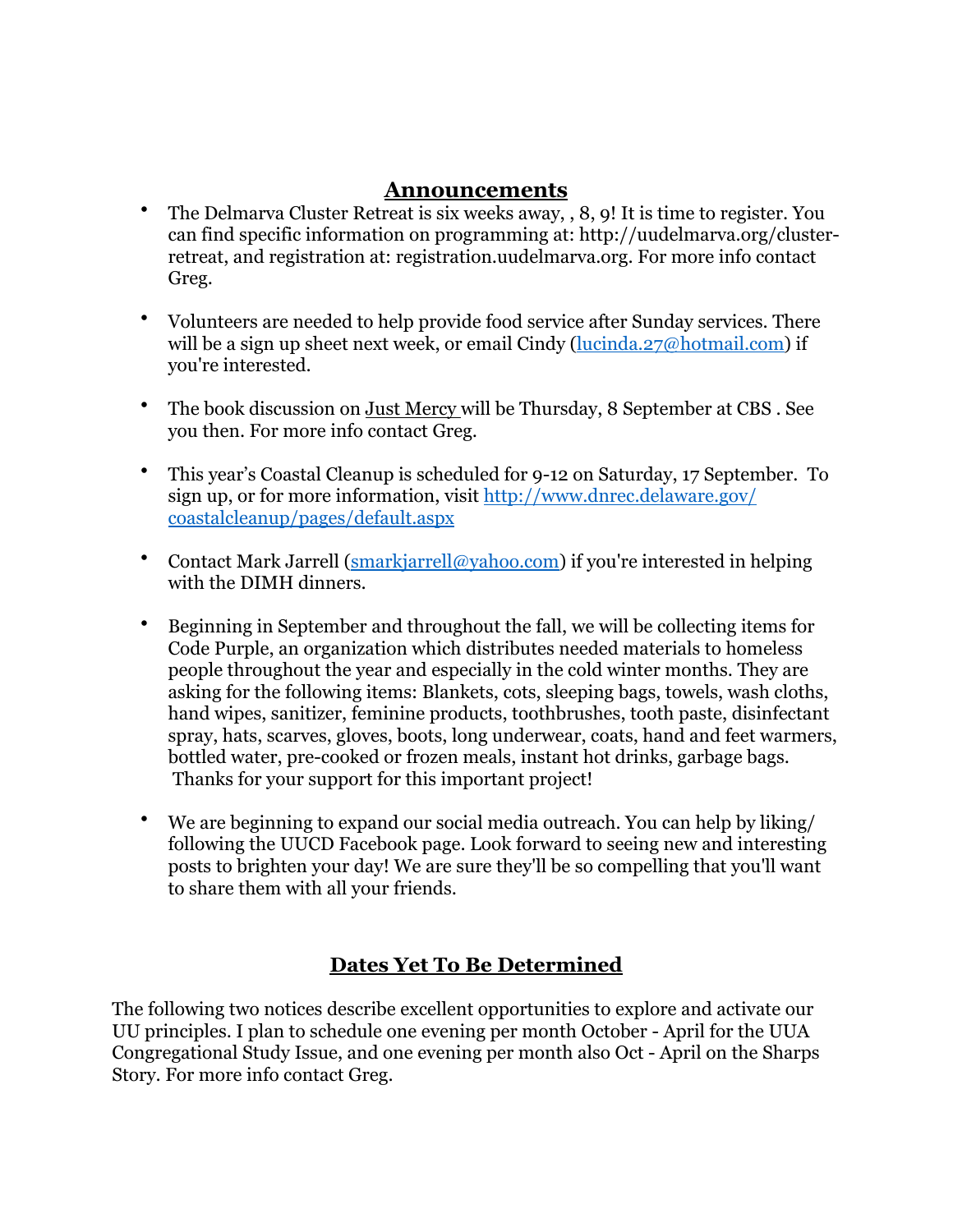#### **Notice 1: The Corruption of Our Democracy**

Delegates at the 2016 General Assembly in Columbus, OH, selected "The Corruption of Our Democracy" to be the 2016-2020 Congregational Study/Action Issue (CSAI) of the Unitarian Universalist Association (UUA) of Congregations.

The Congregational Study/Action Issue is an invitation for congregations and districts to take a topic of concern and engage it, reflect on it, learn about it, respond to it, comment on it take action—each in their own way. A CSAI is NOT a statement—it is a question.

Issue: As corporations use "corporate personhood" and "money as speech" for their interests rather than the people's needs, can a constitutional amendment be passed to protect us? Could this further Unitarian Universalist work for social and environmental justice and help protect the health and safety of the people and the planet?

Grounding in Unitarian Universalism: Our Seven Principles give us spiritual grounding to put our faith into action. Our General Assembly considered CSAI proposals in 2010 and 2014 on "Revitalizing Democracy" and passed AIWs in 2011 and 2013 on amending the constitution. It is time for a full study of a possible 28th amendment.

Topics for Congregational Study

•Unitarian Universalists have identified escalating inequality, racial justice, voting rights, immigration, reproductive justice, marriage equality and more as major moral concerns. Now climate change looms large. Could passing an amendment establishing that only human beings, not corporations, unions and other artificial entities, have constitutional rights, and money is not free speech, benefit these important issues? •What does "corporate personhood" mean and why is it important to address that in addition to "money as speech" in a proposed constitutional amendment? •How have Supreme Court decisions over the past two hundred years created this "legal fiction"?

•How does treating corporations and other artificial entities as persons violate our Unitarian Universalist principles?

•Is a moral political revolution needed to address voting rights, gerrymandering, voting methods, and the possibility of public financing of campaigns?

Possible Congregational/District Actions

•Hold forums in your congregation on the various proposals to overturn Citizens United v. FEC and other Supreme Court decisions giving moneyed interests sway in this country.